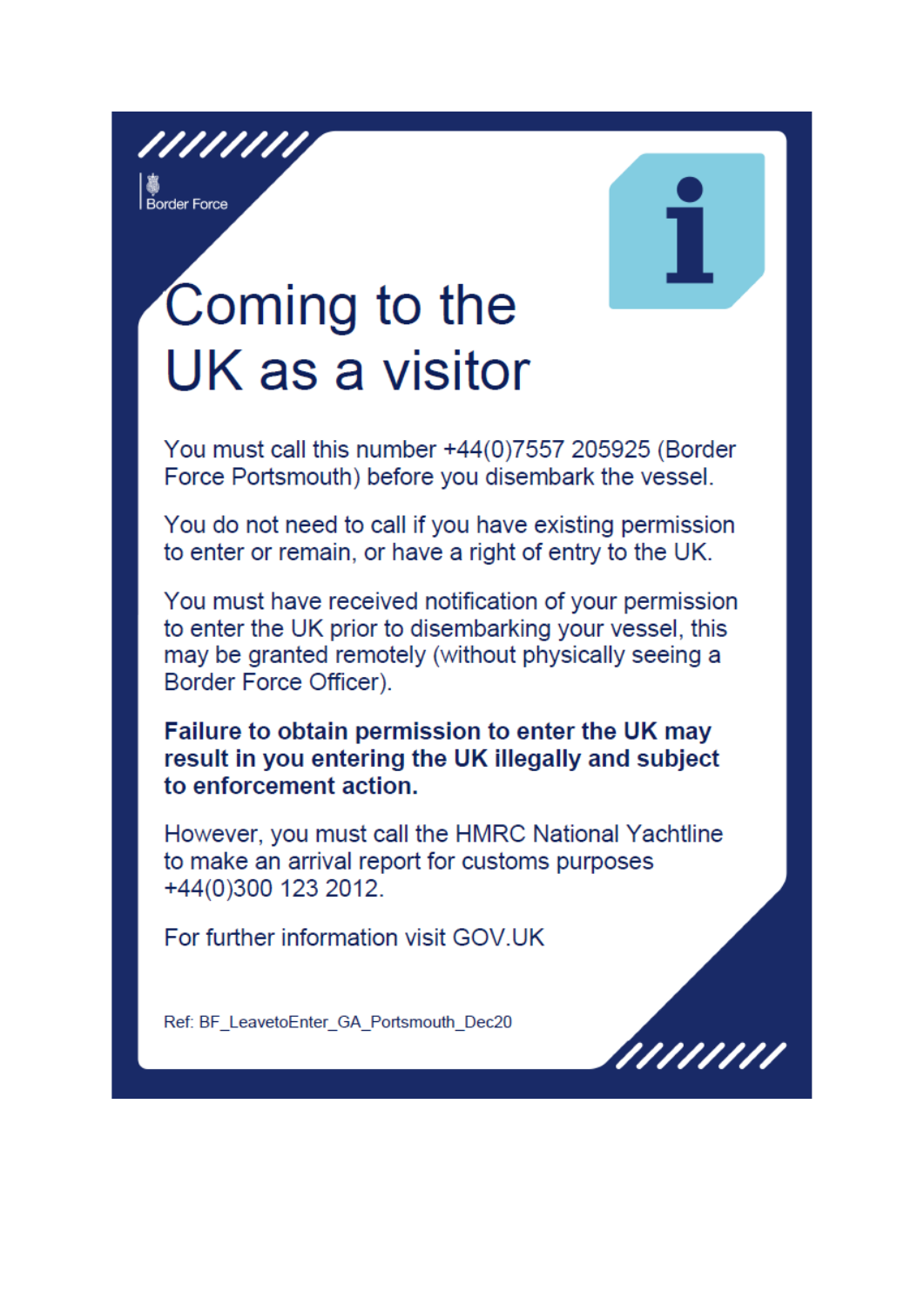# **Sailing & Pleasure craft to and from the UK**

Anyone who owns, or is responsible for, a pleasure craft (such as a yacht) that sails to or from locations outside the UK and the Isle of Man is required to provide information for customs purposes about:

- the vessel
- the voyage
- individuals on board
- goods documentation

# **Reporting requirements**

As the UK is no longer part of the EU single market, pleasure craft owners now need to report in line with the 'Rest of World' requirements.

From 1 January 2022, all pleasure craft arriving in and departing from the UK and the Isle of Man (including those arriving in and departing from EU countries) must report in accordance with the requirements published in [Notice 8: sailing your pleasure craft to and from the UK -](https://www.gov.uk/government/publications/notice-8-sailing-your-pleasure-craft-to-and-from-the-uk) GOV.UK [\(www.gov.uk\)](https://www.gov.uk/government/publications/notice-8-sailing-your-pleasure-craft-to-and-from-the-uk)

### **Display 'Q' Flag when entering UK waters**

If you arrive from outside the UK (and this includes the Channel Islands) the 'Q' flag must be flown, where it can readily be seen, as soon as you enter UK waters (the 12 nautical mile limit). Do not take down the flag until you have finished reporting to the customs authorities. Failure to comply will make you liable to a penalty.

#### **Customs Notification**

Visitors are required to call the **National Yachtline** on **+44 (0) 300 123 2012** to declare their vessel status (VAT paid, goods). See National Yachtline - [GOV.UK \(www.gov.uk\)](https://www.gov.uk/government/organisations/hm-revenue-customs/contact/national-yachtline) for more details.

Visitors seeking entry into the UK (including visitors from the European Economic Area) must call the regional **Border Force** office; Border Force Portsmouth on **+44 (0)7557 205925** upon arrival or ahead of arrival for immigration purposes. Visitors are not permitted to leave their craft until they have been granted permission to enter the UK. Border Force Officers will be available from 05:30 till 02:00 GMT every day to answer calls.

For full details see the UK Government website: [Visiting the UK as an EU, EEA or Swiss citizen -](https://www.gov.uk/guidance/visiting-the-uk-as-an-eu-eea-or-swiss-citizen#what-youll-need-to-enter-the-uk) [GOV.UK \(www.gov.uk\)](https://www.gov.uk/guidance/visiting-the-uk-as-an-eu-eea-or-swiss-citizen#what-youll-need-to-enter-the-uk)